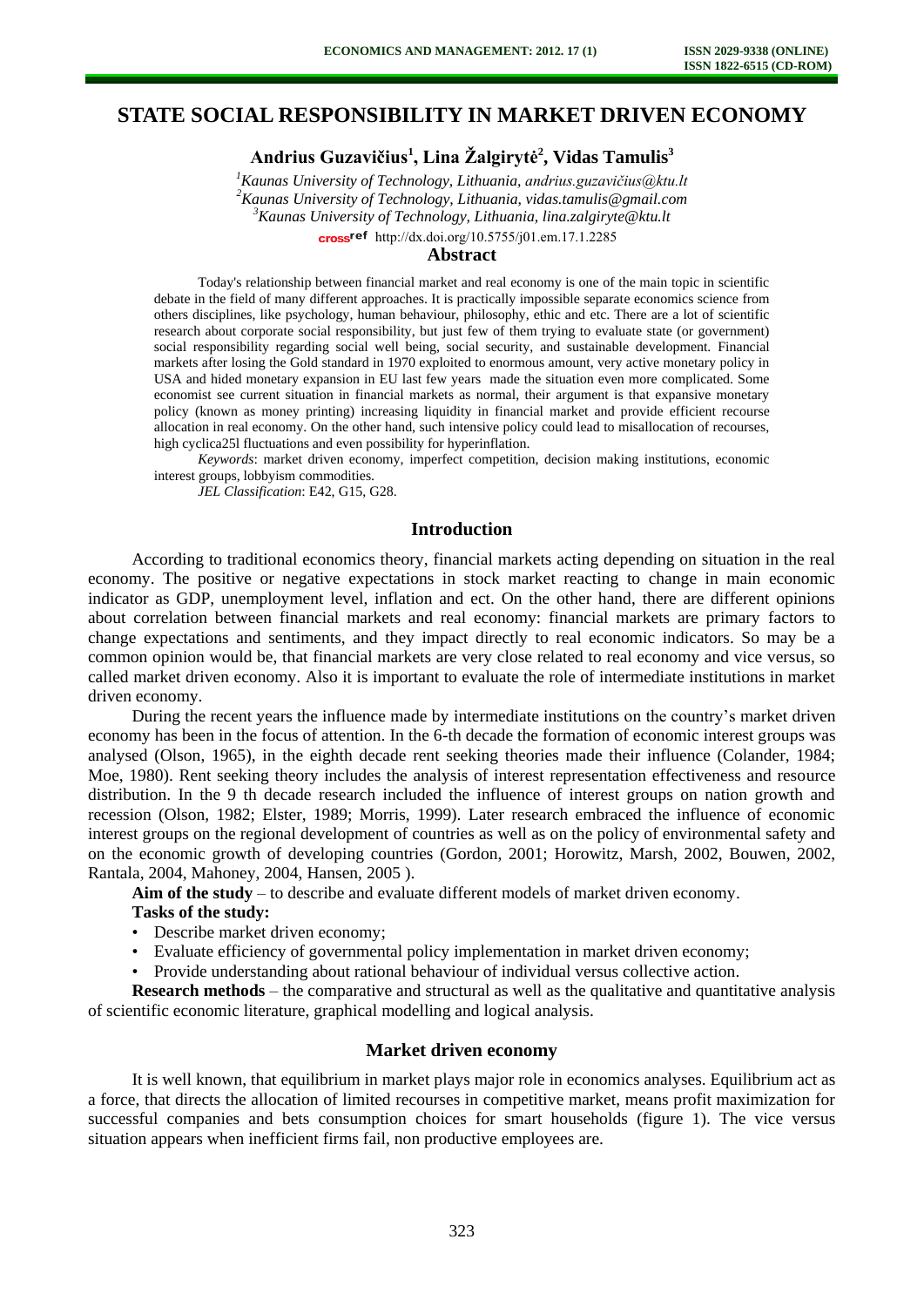

Figure 1. Market driven economy system and state social responsibility

But in the last decade world economy were facing at least two rough periods: dot-com bubble at the start of the century and by year 2007 facing much serious, what starts as the housing bubble in USA and spread to all world as major economic crisis (Hunter, Kaufman, 2005), (Soros, 2008). Now many economics agree, that lasts crisis still remain because of complexity of different actors and instrument, that participate in global economics system, these developments sharply impacted broader economy (figure 2).



**Figure 2.** Fluctuations in market driven economy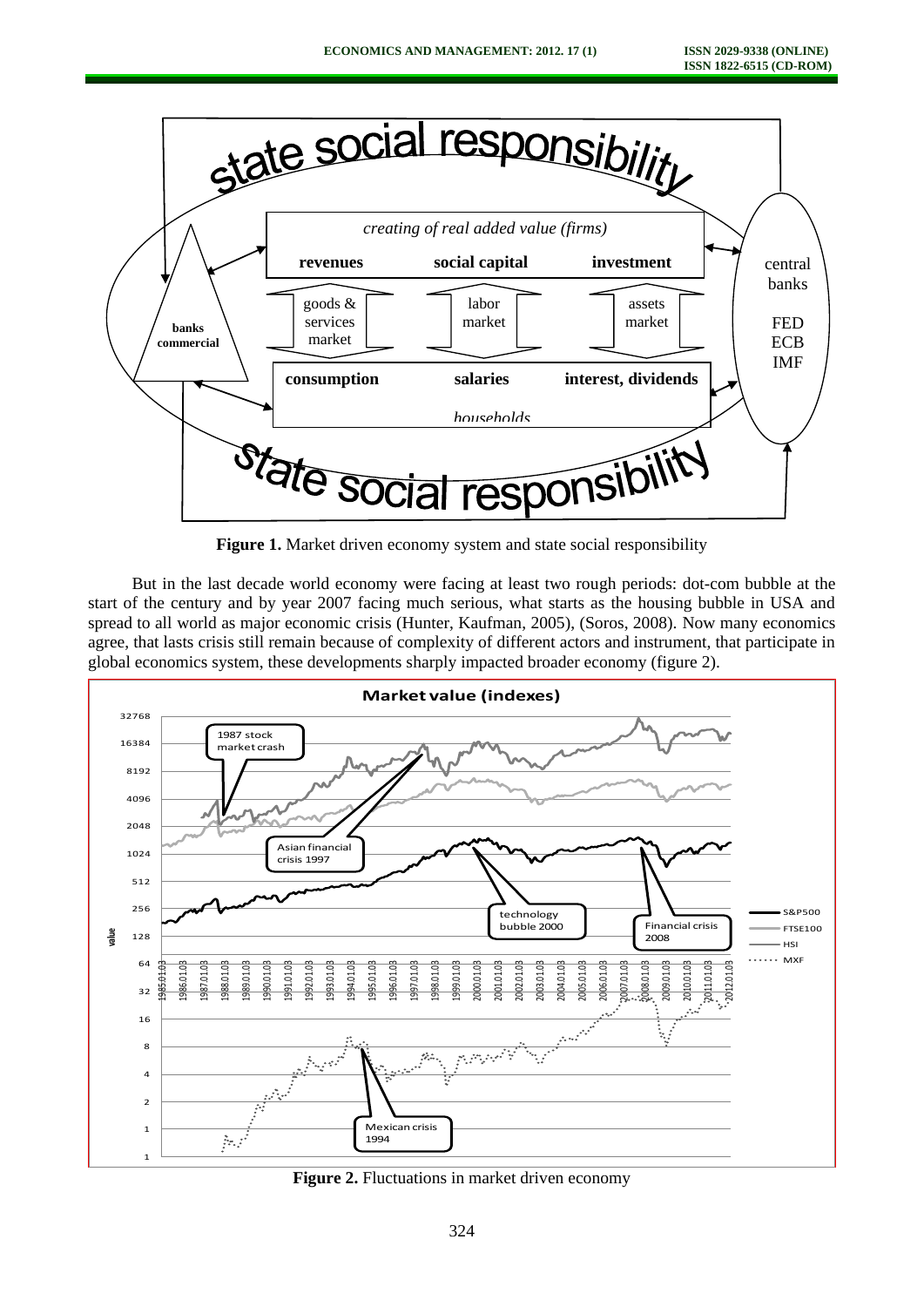The complexity and difficulty of regulation in market driven economy increasing many new financial instruments, leverage and new risk management rules. The governmental regulatory bodies very oft have limited information about the situation in market. This information is mostly provided by interest groups, so it is very important to evaluate the relationship between economic subject and decision making institutions. An economic subject can influence business environment and decision making institutions very insignificantly, however, the unity of economic subjects, i. e. intermediate institutions can increase their power and their influence on strategic decisions making subject. Intermediate institutions are treated as a mediating chain between policy and economy.

### **Intermediate institutions in market driven economy**

Evaluation of the efficiency of the action undertaken by the economic interest groups is of great importance for development of the uniform opinion, that in turn calls for objective evaluation of the profits received due to and costs spent by the economic entities for participation in the shared action. Papers of some economists provide analysis of both the economic interests groups and impact they make for the entities that make and implement strategic decisions. On the other hand, the lack of the analysis of the efficiency of the action undertaken by the economic interest groups with respect to the microeconomics, when evaluating the profits received from the shared action and the costs related to that with respect to the economic entity, as well as a shortage of the original patterns to demonstrate efficiency of the shared action undertaken by the economic interest groups are obvious.

Process of emergence of the economic interest groups to join the legal entities is more complicated comparing to that of emergence of the economic interest groups to join the physical entities owing to the variety and difference of the interests by the first groups' members. Action undertaken by the economic interest group to join the legal entities appeared to be more versatile compared to that undertaken by the economic interest group to join the physical entities (figure 3).



**Figure 3.** Individual and collective rationality

Analysis of the theoretical concepts on the efficiency of the action undertaken by the economic interest groups completed revealed inequality and in some cases even contrariety of the evaluations of the action undertaken by the economic interest groups. According to some researchers the economic interest groups contribute to the boost of the prosperity of the society while other researchers consider that the monopolistic structures tend to emerge due to the economic interest groups. Majority of the researchers consider that the economic interest groups make contribution to the prosperity boost of the society in a way of providing the entities to make the strategic decisions with the special economic information.

At the market driven economy an economic entity (a business company) can choose the organizational structure it wants to belong to. Power of the economic interest groups is indeed great at the national level,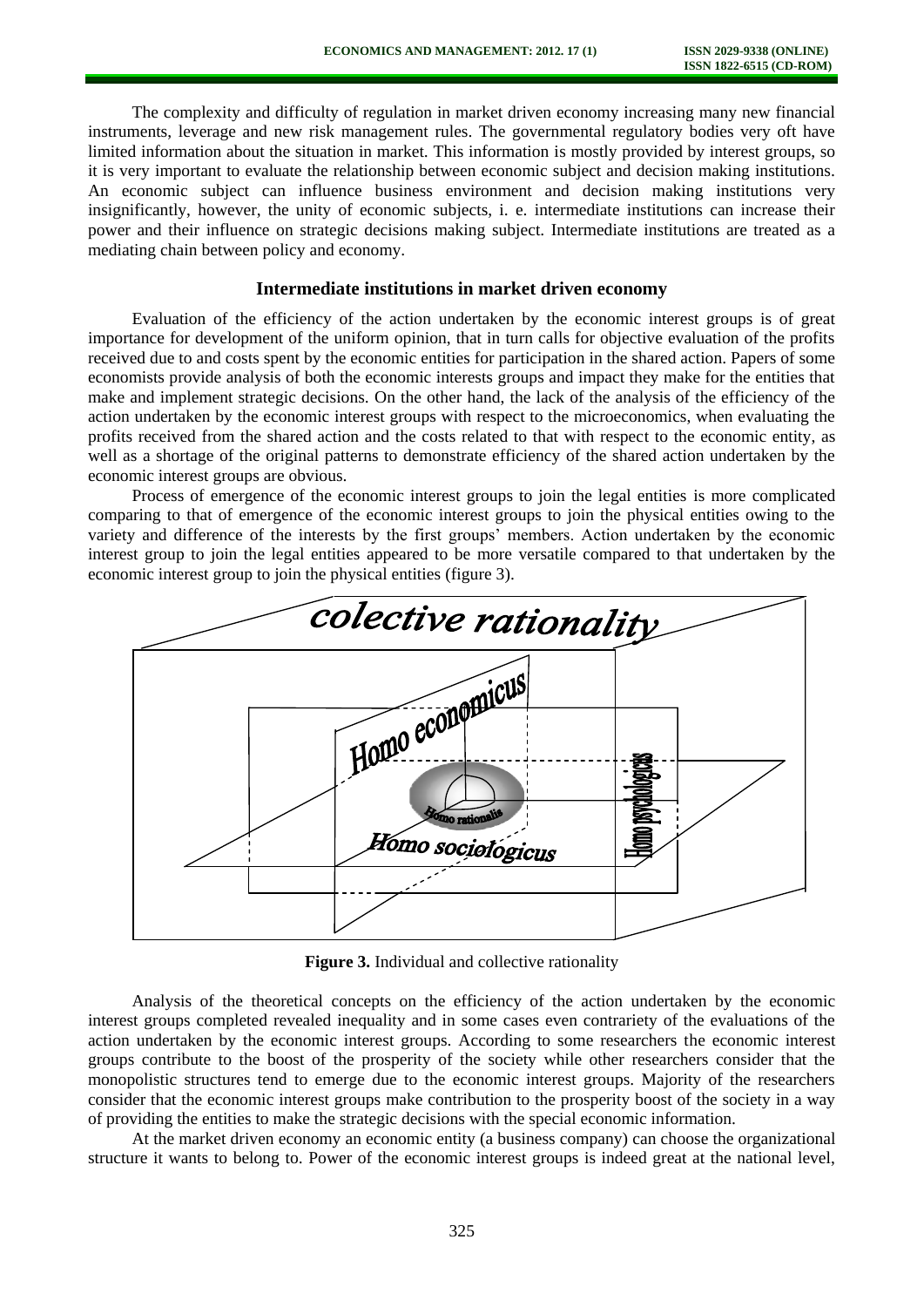their operation meet the needs of the economic entities, therefore there is no need for emergence of the alternative organizational structures (figure 4).



**Figure 4.** Intermediate institutions in market driven economy

Quite different situation occurs at the international level. Besides the major traditional economic interest groups at the international level the alternative organizational structures operate. The major reasons to determine the emergence of the alternative organizational structures at the international level are: Innovation of the strategies employed by the economic entities; Direct participation of the business companies in the operation of the economic interest groups; Decreasing of the probability of implementation at the international level of the economic decisions made by the national legislative and legislation executive authorities.

The economic entities seeking the "prompt" return of investment tend to employ a short-term strategy to maximize the profit and are not interested to join the long-term operation of the economic interest group. The impact made by the economic interest groups for the legislation as well as for the shaping of the economic policy can hardly be proved empirically. On the other hand, the profit received by the economic entities from the prompt return of the investment is evident. Frequently the membership in the alternative organizational structures is short-term, an economic entity participates in the group operation as long as the concrete goal has been achieved, and thereafter the entity quits the union.

The economic interest groups at the international and supranational levels join different associations. An economic entity (a business company) delegates its interests not directly, but through associations. The companies are directly represented by the alternative organizational structures, therefore the problem of interest delegating through mediators is not encountered in this case anymore.

#### **Conclusions**

- 1. Market driven economy is an complicated system, there are acting a lot of players: individuals, groups, institutions and etc. Today's level of globalisation allows magnificent possibilities not just watch market driven economy, but even active participate in the process of creation. Whit the help of high internet density in all corners of Earth all actors from single individual to corporate government structure may participate actively in market driven economy system.
- 2. Real time accessible financial market allows to watch what is happening in all corners of the world without watching the news. This active participation leads to very high fluctuation level for